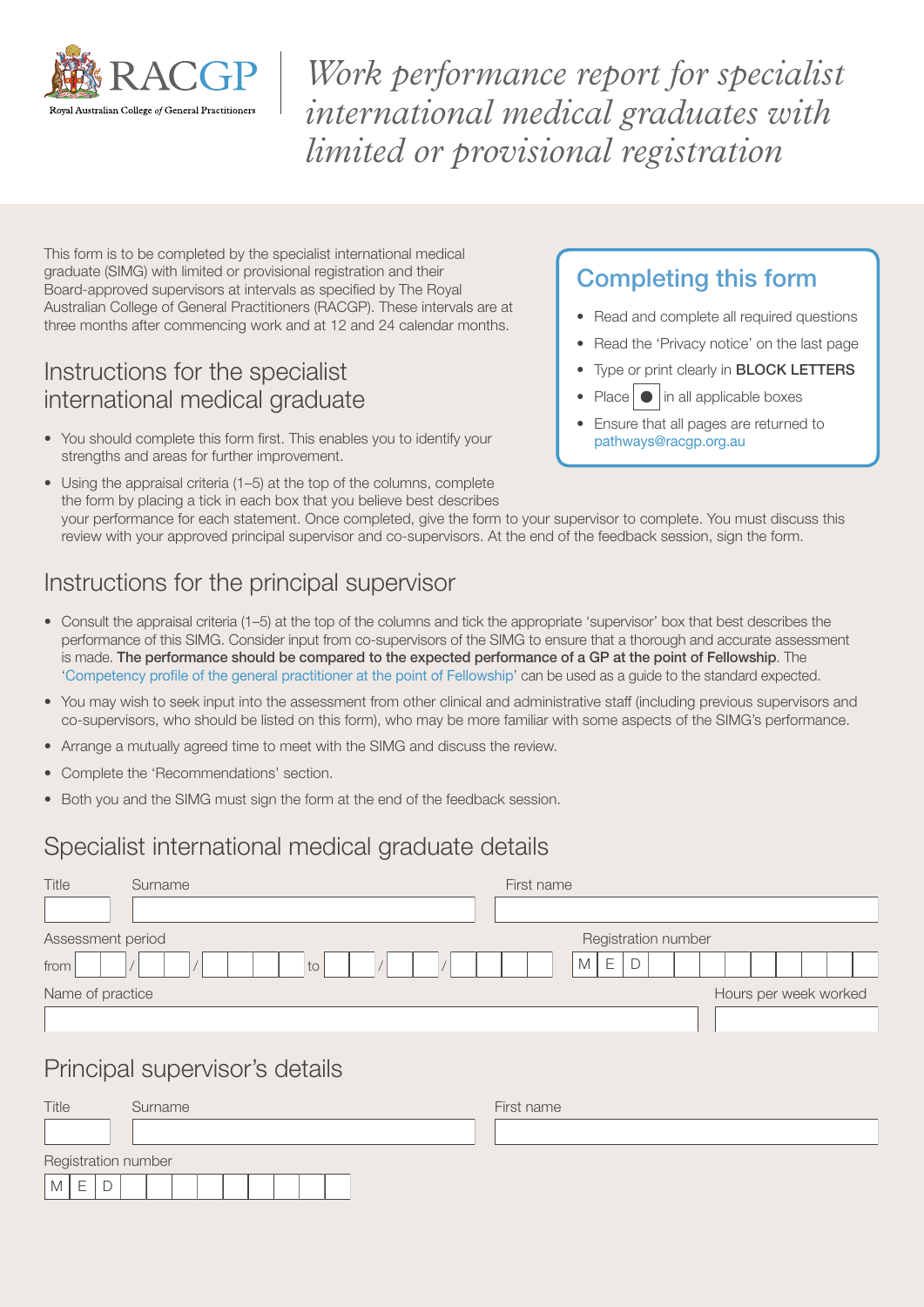# Describe the nature and level of the supervision

For example, formal supervision, informal supervision. How did you assess the SIMG's performance?

## Section 1: Performance

Select the criteria (1–5) that best describes the SIMG's performance. The expected standard is at the level of a GP at the point of Fellowship.

| Communication and the doctor-patient relationship                 |             | <b>Performs</b><br>consistently<br>well below<br>the level<br>expected | $\overline{2}$<br><b>Performs</b><br>consistently<br>below<br>the level<br>expected | 3<br><b>Sometimes</b><br>performs<br>below<br>the level<br>expected | 4<br><b>Performs</b><br>consistently<br>at the level<br>expected | 5<br><b>Performs</b><br>consistently<br>above<br>the level<br>expected |
|-------------------------------------------------------------------|-------------|------------------------------------------------------------------------|-------------------------------------------------------------------------------------|---------------------------------------------------------------------|------------------------------------------------------------------|------------------------------------------------------------------------|
| Communicates effectively with                                     | <b>SIMG</b> |                                                                        |                                                                                     |                                                                     |                                                                  |                                                                        |
| patients and their families                                       | Supervisor  |                                                                        |                                                                                     |                                                                     |                                                                  |                                                                        |
| Actively involves the patient                                     | <b>SIMG</b> |                                                                        |                                                                                     |                                                                     |                                                                  |                                                                        |
| in decision making                                                | Supervisor  |                                                                        |                                                                                     |                                                                     |                                                                  |                                                                        |
| Respects and appropriately considers                              | <b>SIMG</b> |                                                                        |                                                                                     |                                                                     |                                                                  |                                                                        |
| the patient's cultural, physical,<br>social and emotional context | Supervisor  |                                                                        |                                                                                     |                                                                     |                                                                  |                                                                        |
| Communicates effectively with colleagues                          | <b>SIMG</b> |                                                                        |                                                                                     |                                                                     |                                                                  |                                                                        |
| and other members of the healthcare team                          | Supervisor  |                                                                        |                                                                                     |                                                                     |                                                                  |                                                                        |
| Maintains clear, comprehensive, accurate                          | <b>SIMG</b> |                                                                        |                                                                                     |                                                                     |                                                                  |                                                                        |
| and timely records of all patient care                            | Supervisor  |                                                                        |                                                                                     |                                                                     |                                                                  |                                                                        |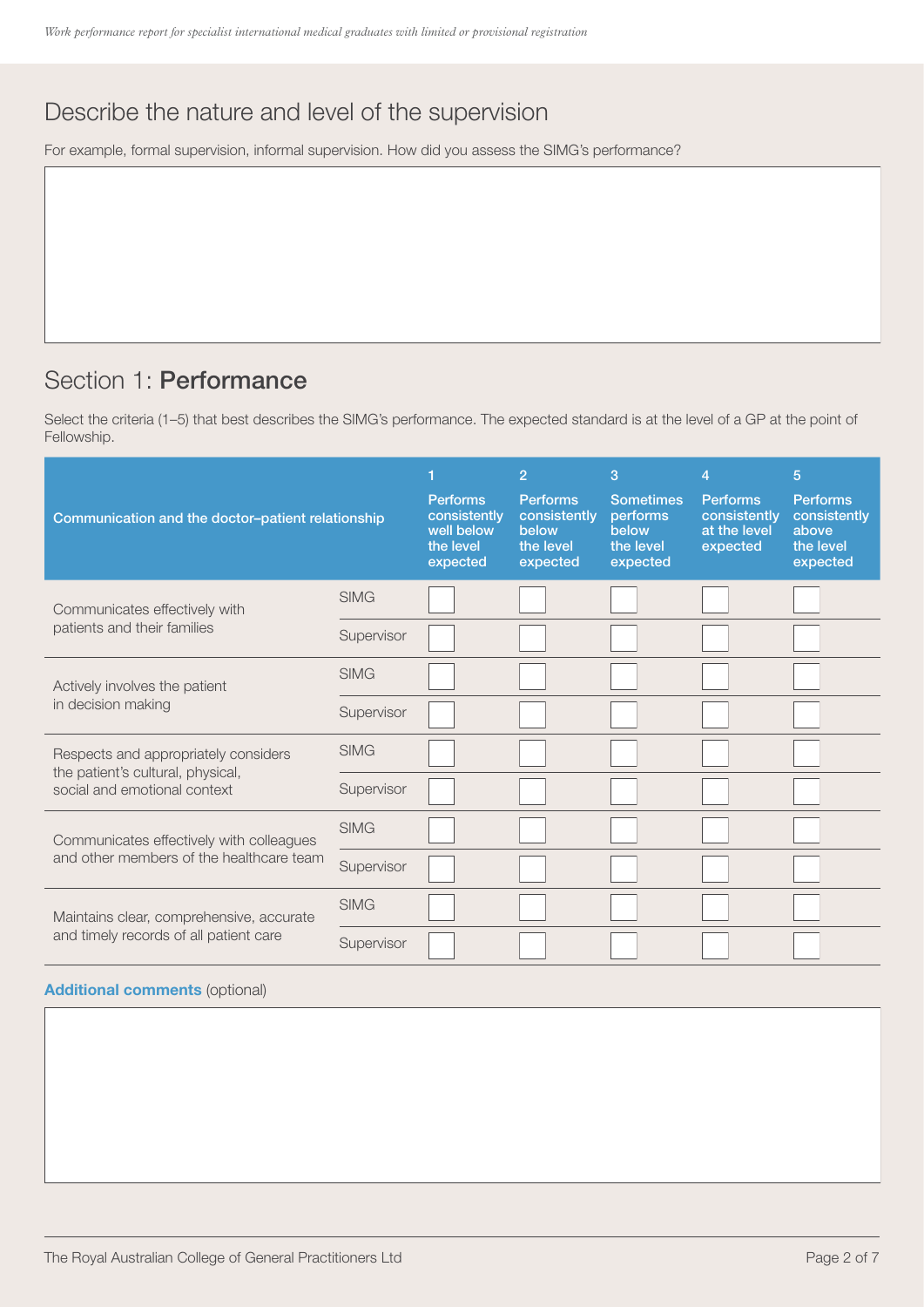| Applied knowledge and skills                                                        |             | 1<br><b>Performs</b><br>consistently<br>well below<br>the level<br>expected | $\overline{2}$<br><b>Performs</b><br>consistently<br>below<br>the level<br>expected | 3<br><b>Sometimes</b><br>performs<br>below<br>the level<br>expected | $\overline{4}$<br><b>Performs</b><br>consistently<br>at the level<br>expected | $\overline{5}$<br><b>Performs</b><br>consistently<br>above<br>the level<br>expected |
|-------------------------------------------------------------------------------------|-------------|-----------------------------------------------------------------------------|-------------------------------------------------------------------------------------|---------------------------------------------------------------------|-------------------------------------------------------------------------------|-------------------------------------------------------------------------------------|
| Obtains and documents a comprehensive                                               | <b>SIMG</b> |                                                                             |                                                                                     |                                                                     |                                                                               |                                                                                     |
| biopsychosocial patient history                                                     | Supervisor  |                                                                             |                                                                                     |                                                                     |                                                                               |                                                                                     |
| Performs and documents an appropriate<br>and respectful physical examination or     | <b>SIMG</b> |                                                                             |                                                                                     |                                                                     |                                                                               |                                                                                     |
| mental state examination of the patient                                             | Supervisor  |                                                                             |                                                                                     |                                                                     |                                                                               |                                                                                     |
| Formulates a rational list                                                          | <b>SIMG</b> |                                                                             |                                                                                     |                                                                     |                                                                               |                                                                                     |
| of differential diagnoses                                                           | Supervisor  |                                                                             |                                                                                     |                                                                     |                                                                               |                                                                                     |
| Requests, follows up and interprets                                                 | <b>SIMG</b> |                                                                             |                                                                                     |                                                                     |                                                                               |                                                                                     |
| appropriate investigations and revises<br>management plans as necessary             | Supervisor  |                                                                             |                                                                                     |                                                                     |                                                                               |                                                                                     |
| Identifies and appropriately                                                        | <b>SIMG</b> |                                                                             |                                                                                     |                                                                     |                                                                               |                                                                                     |
| manages significantly ill patients                                                  | Supervisor  |                                                                             |                                                                                     |                                                                     |                                                                               |                                                                                     |
| Develops an appropriate management plan                                             | <b>SIMG</b> |                                                                             |                                                                                     |                                                                     |                                                                               |                                                                                     |
| and effectively coordinates patient care,<br>including referral and follow-up       | Supervisor  |                                                                             |                                                                                     |                                                                     |                                                                               |                                                                                     |
| Demonstrates knowledge of common<br>therapeutic agents, uses, dosages, adverse      | <b>SIMG</b> |                                                                             |                                                                                     |                                                                     |                                                                               |                                                                                     |
| effects and potential drug interactions and<br>ability to prescribe safely          | Supervisor  |                                                                             |                                                                                     |                                                                     |                                                                               |                                                                                     |
| In patient care, demonstrates knowledge<br>of infection control principles and safe | <b>SIMG</b> |                                                                             |                                                                                     |                                                                     |                                                                               |                                                                                     |
| practice in relation to bloodborne infections                                       | Supervisor  |                                                                             |                                                                                     |                                                                     |                                                                               |                                                                                     |
| Manages the uncertainty of                                                          | <b>SIMG</b> |                                                                             |                                                                                     |                                                                     |                                                                               |                                                                                     |
| ongoing undifferentiated conditions                                                 | Supervisor  |                                                                             |                                                                                     |                                                                     |                                                                               |                                                                                     |
| Performs procedures safely and within their                                         | <b>SIMG</b> |                                                                             |                                                                                     |                                                                     |                                                                               |                                                                                     |
| competence and defined scope of practice                                            | Supervisor  |                                                                             |                                                                                     |                                                                     |                                                                               |                                                                                     |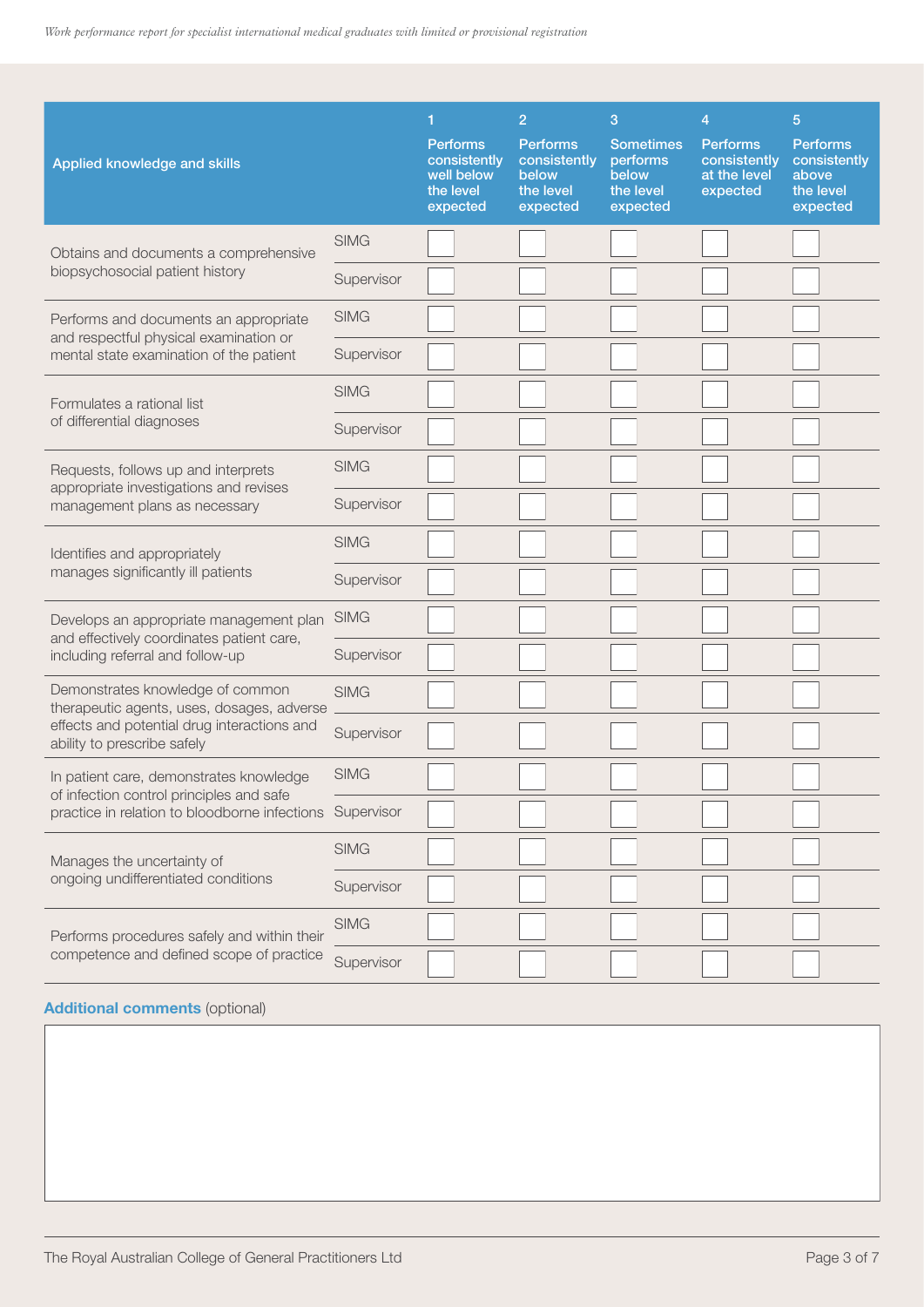| Population health and the context of general practice                                  |             | <b>Performs</b><br>consistently<br>well below<br>the level<br>expected | 2<br><b>Performs</b><br>consistently<br>below<br>the level<br>expected | 3<br><b>Sometimes</b><br><b>performs</b><br>below<br>the level<br>expected | 4<br><b>Performs</b><br>consistently<br>at the level<br>expected | 5<br><b>Performs</b><br>consistently<br>above<br>the level<br>expected |
|----------------------------------------------------------------------------------------|-------------|------------------------------------------------------------------------|------------------------------------------------------------------------|----------------------------------------------------------------------------|------------------------------------------------------------------|------------------------------------------------------------------------|
| Uses planned and opportunistic approaches<br>to provide screening, preventive care and | <b>SIMG</b> |                                                                        |                                                                        |                                                                            |                                                                  |                                                                        |
| health promotion activities                                                            | Supervisor  |                                                                        |                                                                        |                                                                            |                                                                  |                                                                        |
| Demonstrates appropriate leadership                                                    | <b>SIMG</b> |                                                                        |                                                                        |                                                                            |                                                                  |                                                                        |
| and acts as an advocate for the patient                                                | Supervisor  |                                                                        |                                                                        |                                                                            |                                                                  |                                                                        |

|                                                                                          |             |                                                                        | $\overline{2}$                                                    | 3                                                              | $\overline{4}$                                              | 5                                                                 |
|------------------------------------------------------------------------------------------|-------------|------------------------------------------------------------------------|-------------------------------------------------------------------|----------------------------------------------------------------|-------------------------------------------------------------|-------------------------------------------------------------------|
| Professional and ethical role                                                            |             | <b>Performs</b><br>consistently<br>well below<br>the level<br>expected | <b>Performs</b><br>consistently<br>below<br>the level<br>expected | <b>Sometimes</b><br>performs<br>below<br>the level<br>expected | <b>Performs</b><br>consistently<br>at the level<br>expected | <b>Performs</b><br>consistently<br>above<br>the level<br>expected |
| Adheres to the relevant codes<br>and standards of ethical and                            | <b>SIMG</b> |                                                                        |                                                                   |                                                                |                                                             |                                                                   |
| professional behaviour                                                                   | Supervisor  |                                                                        |                                                                   |                                                                |                                                             |                                                                   |
| Exhibits high standards of moral and ethical<br>behaviour towards patients, families and | <b>SIMG</b> |                                                                        |                                                                   |                                                                |                                                             |                                                                   |
| colleagues, including an awareness of<br>appropriate doctor-patient boundaries           | Supervisor  |                                                                        |                                                                   |                                                                |                                                             |                                                                   |
| Is able to recognise limitations<br>in their practice and request                        | <b>SIMG</b> |                                                                        |                                                                   |                                                                |                                                             |                                                                   |
| assistance when necessary                                                                | Supervisor  |                                                                        |                                                                   |                                                                |                                                             |                                                                   |
| Recognises and correctly reports                                                         | <b>SIMG</b> |                                                                        |                                                                   |                                                                |                                                             |                                                                   |
| adverse incidents in a timely manner                                                     | Supervisor  |                                                                        |                                                                   |                                                                |                                                             |                                                                   |
| Shows honesty at all times in their work,<br>puts patient welfare ahead of personal      | <b>SIMG</b> |                                                                        |                                                                   |                                                                |                                                             |                                                                   |
| consideration and accepts responsibility<br>for own actions                              | Supervisor  |                                                                        |                                                                   |                                                                |                                                             |                                                                   |
| Knows the limits of own competence and<br>functions within those capabilities, seeks     | <b>SIMG</b> |                                                                        |                                                                   |                                                                |                                                             |                                                                   |
| advice and assistance when appropriate,<br>accepts feedback                              | Supervisor  |                                                                        |                                                                   |                                                                |                                                             |                                                                   |
| Shows a commitment to professional<br>development through reflection on                  | <b>SIMG</b> |                                                                        |                                                                   |                                                                |                                                             |                                                                   |
| performance and the identification<br>of personal learning needs                         | Supervisor  |                                                                        |                                                                   |                                                                |                                                             |                                                                   |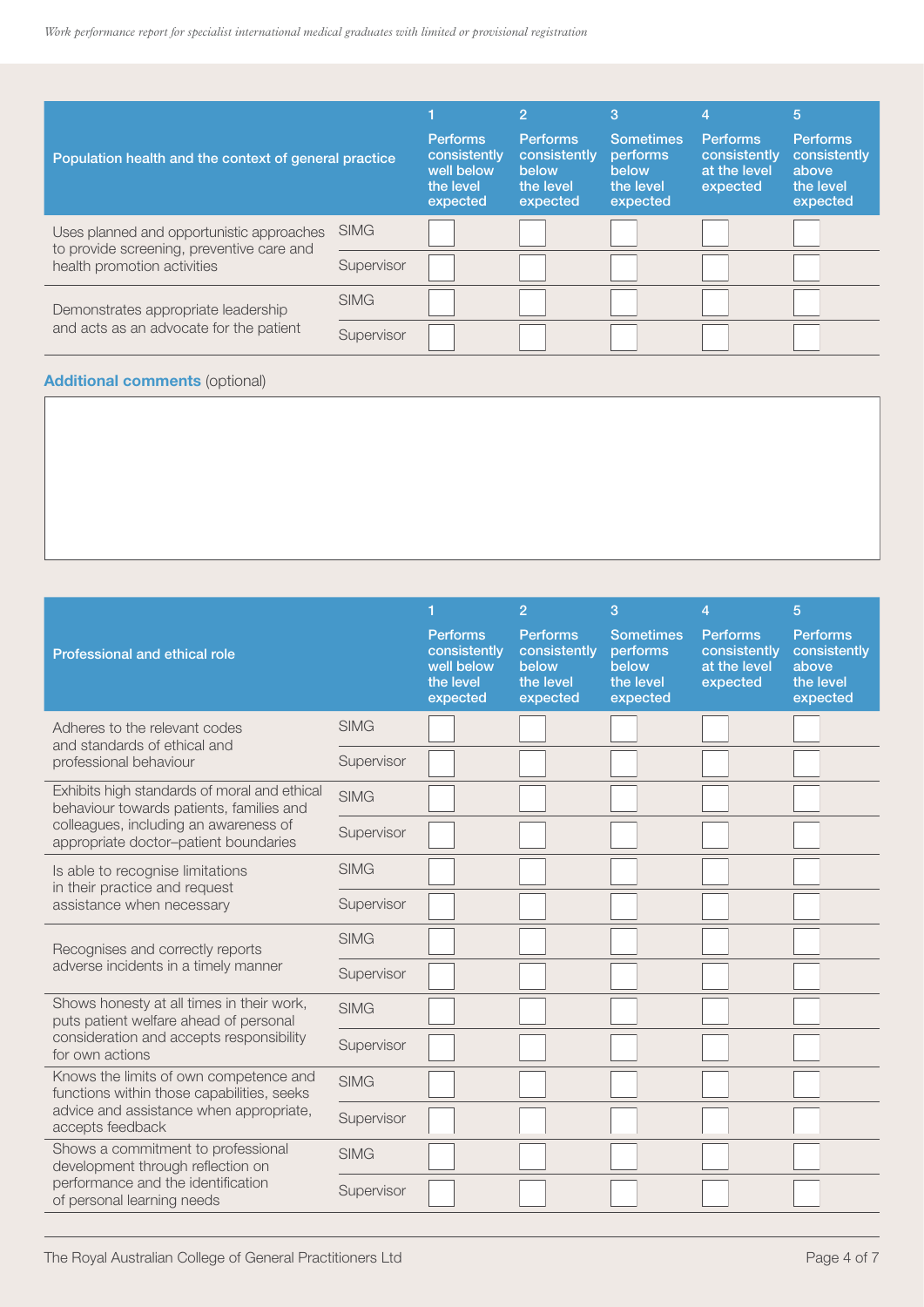### Additional comments (optional)

| <b>Organisational and legal</b>                              |             | <b>Performs</b><br>consistently<br>well below<br>the level<br>expected | $\overline{2}$<br><b>Performs</b><br>consistently<br>below<br>the level<br>expected | 3<br><b>Sometimes</b><br>performs<br>below<br>the level<br>expected | 4<br><b>Performs</b><br>consistently<br>at the level<br>expected | $\overline{5}$<br><b>Performs</b><br>consistently<br>above<br>the level<br>expected |
|--------------------------------------------------------------|-------------|------------------------------------------------------------------------|-------------------------------------------------------------------------------------|---------------------------------------------------------------------|------------------------------------------------------------------|-------------------------------------------------------------------------------------|
| Demonstrates knowledge of infection                          | <b>SIMG</b> |                                                                        |                                                                                     |                                                                     |                                                                  |                                                                                     |
| control principles and complies with<br>them in patient care | Supervisor  |                                                                        |                                                                                     |                                                                     |                                                                  |                                                                                     |
| Appropriately manages                                        | <b>SIMG</b> |                                                                        |                                                                                     |                                                                     |                                                                  |                                                                                     |
| patient confidentiality                                      | Supervisor  |                                                                        |                                                                                     |                                                                     |                                                                  |                                                                                     |
|                                                              | <b>SIMG</b> |                                                                        |                                                                                     |                                                                     |                                                                  |                                                                                     |
| Explains and obtains informed consent                        | Supervisor  |                                                                        |                                                                                     |                                                                     |                                                                  |                                                                                     |
| Maintains clear, comprehensive, accurate                     | <b>SIMG</b> |                                                                        |                                                                                     |                                                                     |                                                                  |                                                                                     |
| and timely records of all patient care                       | Supervisor  |                                                                        |                                                                                     |                                                                     |                                                                  |                                                                                     |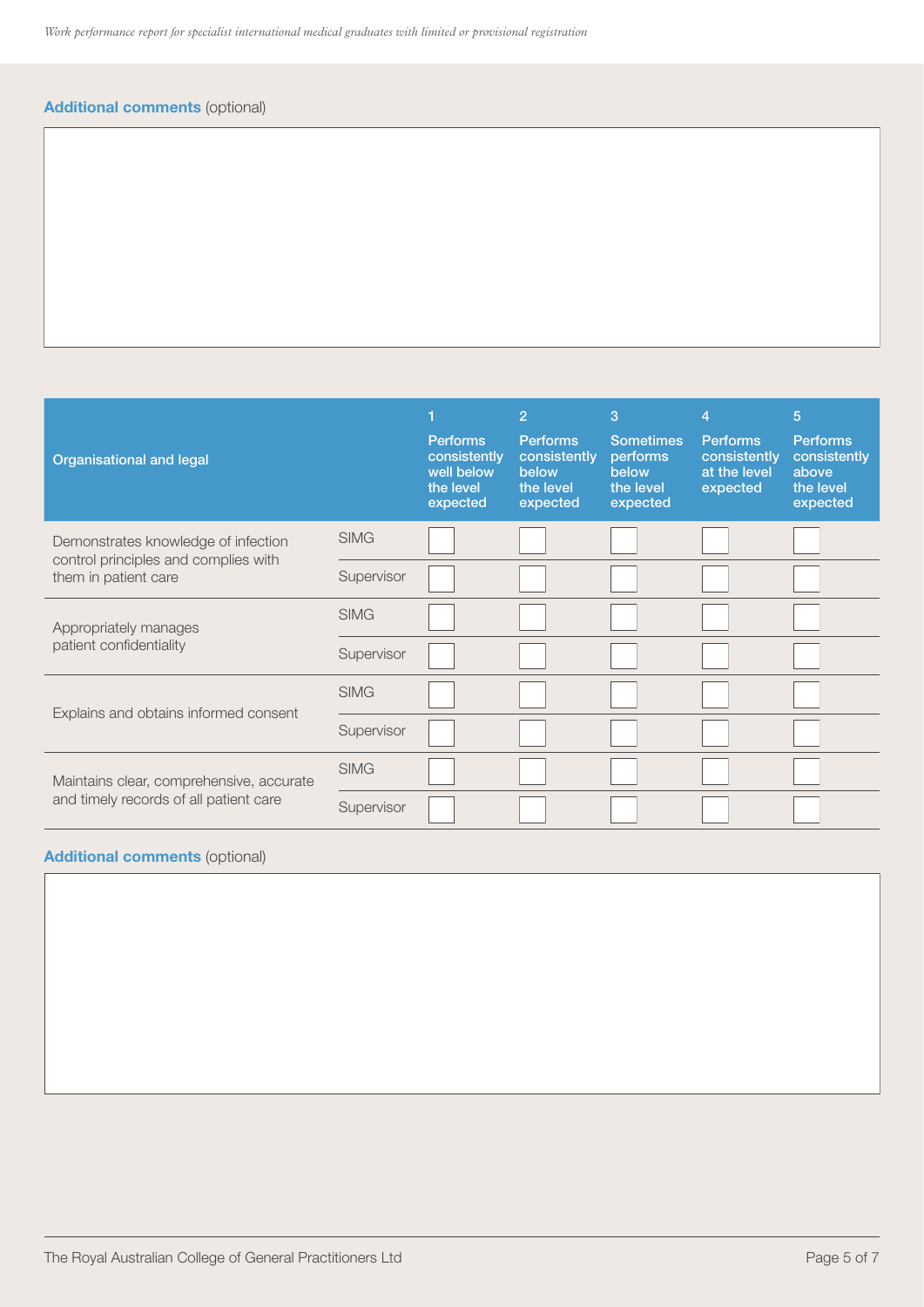# Section 2: Feedback and future development plans

This should be based on a discussion between the supervisor and SIMG and must include any areas rated as consistently well below the expected level (to be completed by the supervisor).

### **Strengths**

#### Agreed areas for development